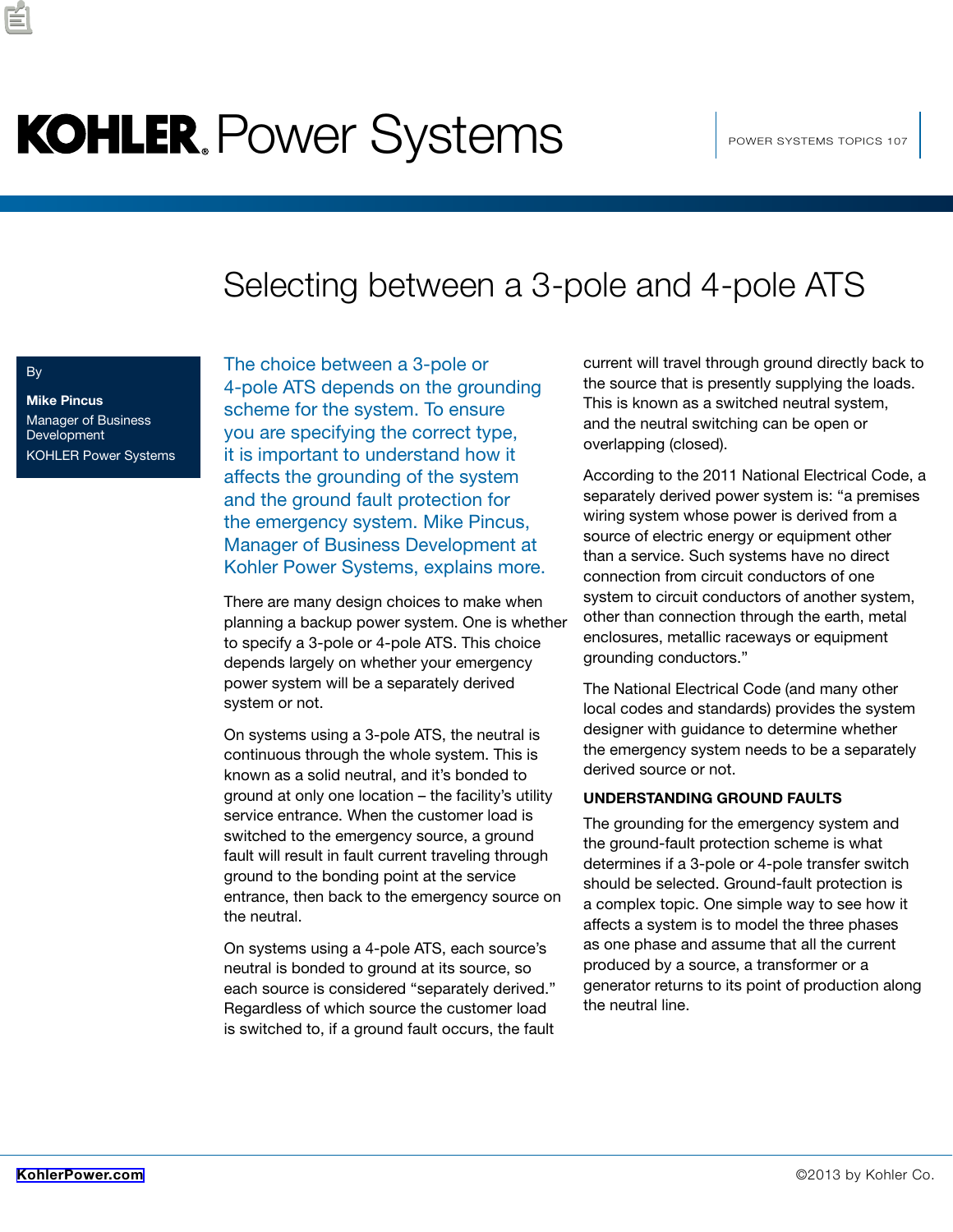So, let's look at the example in Figure 1. Here, the current produced by the transformer leaves along the phase line, does its work at the load and then returns to the transformer along the neutral.



#### **Figure 1.**

The switchgear shown in Figure 1 is the service entrance for the facility and is based on its current and voltage ratings; the National Electric Code requires that this service entrance have ground-fault trip (indicated as GF). In our example, since all phase current flowing through the ground-fault sensor equals the current returning on the neutral, the algebraic sum of the current flow through the ground-fault sensor equals zero and there is no ground fault for the sensor to detect.

Now let's look at the example in Figure 2. Here, we will introduce a ground fault at point A. So



the current will leave the phase, but at point A it will leave and return to its source along the ground. It will find its way back to the neutral at the neutral-to-ground bond at the service entrance (shown as point B in Figure 2). Since the neutral-to-ground link is on the source side of the ground-fault sensor, the ground-fault sensor is only registering the outgoing phase current and cannot detect any current returning

on the neutral. Therefore, the algebraic sum of the current flow through the ground-fault sensor equals the outgoing phase current only. And if the algebraic sum of the current flow through the ground-fault sensor is greater than the groundfault trip setting, the ground-fault sensor will trip its associated breaker.

### **USING A 3-POLE TRANSFER SWITCH**

Now let's add a 3-pole ATS and a generator to our simple circuit (see Figure 3). Because we have a 3-pole ATS in this system, the neutral is continuous and the generator is not considered a separately derived source. There is no neutralto-ground link at the generator. The only ground connection at the generator will be the equipment ground for the generator.

In Figure 3 we see how normal current flows while the system is operating on generator power.





Since the generator is producing the power, the current flows out of the generator phase, does its work at the load and returns to the generator along the neutral. Once again, the algebraic sum of the current flowing through the generator's ground-fault sensor equals zero, and there is no ground fault.

Now let's see what happens if there is a ground fault at point A in Figure 4. The current will leave





at point A, yet it needs to find a way back to the generator (along the neutral). Its only option is to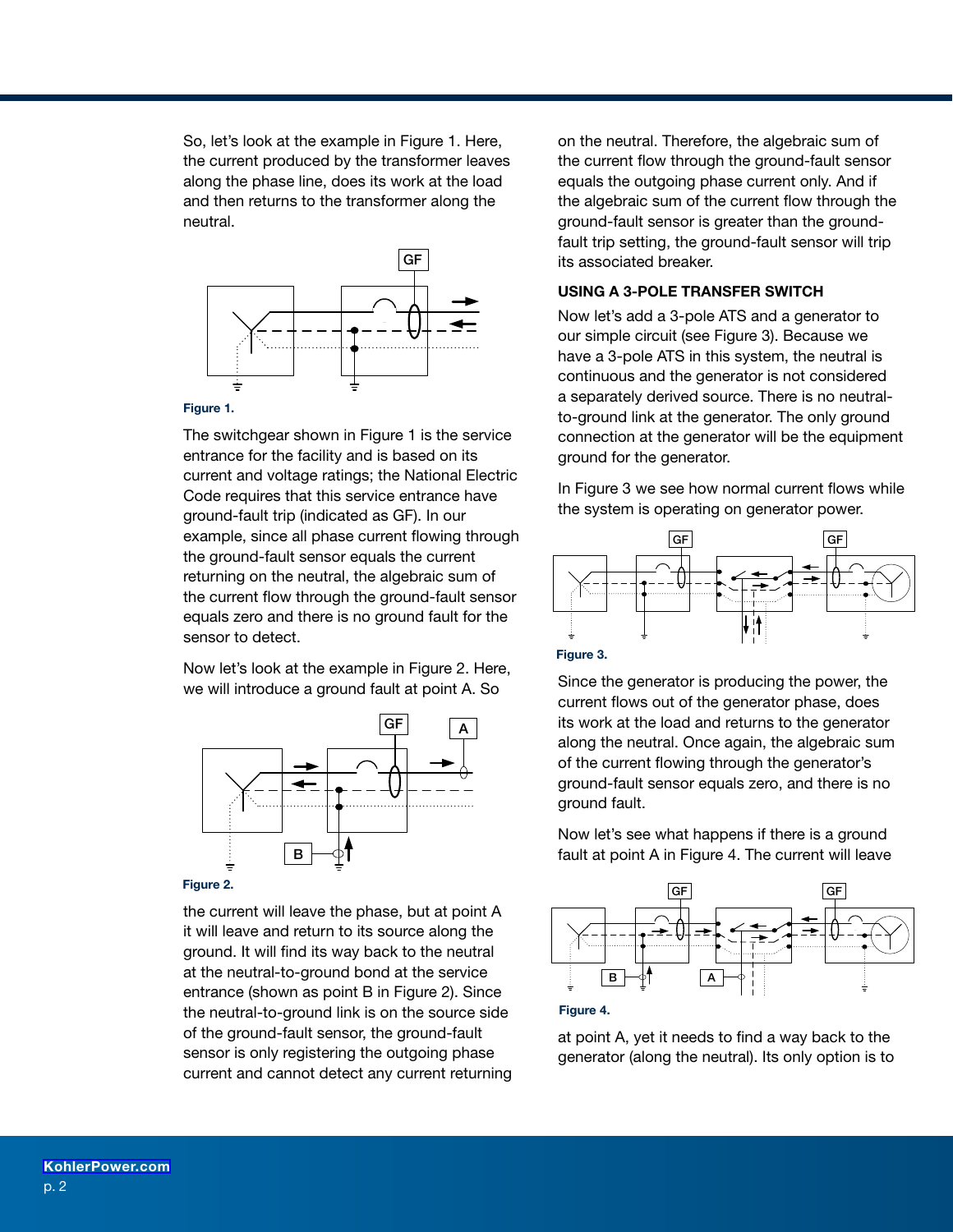flow along the ground and to get back into the system at the neutral-to-ground bond at the service entrance (shown at point B).

Once back in the system, the ground-fault current will flow along the neutral, through the solid neutral in the ATS, back to the generator. Just like during normal current flow, the algebraic sum of the current through the generator's ground-fault sensor equals zero. This means that the ground fault is not being picked up by the ground-fault sensor on the generator. The ground-fault sensor in a generator is often integrated into the circuit breaker, so in this case the breaker will not open during a ground fault. In fact, the ground fault may not be correctly sensed by the system until the ATS returns to utility power. (It might be seen at the normal-source breaker, causing the breaker to trip, even though the fault is not fed from the normal source.) As previously mentioned, since the neutral is continuous in a 3-pole setup, the generator is not a separately derived source and therefore there is no neutralto-ground link at the generator.

#### **USING A 4-POLE TRANSFER SWITCH**

In order for the generator's current-based ground-fault sensor to detect the ground fault (and trip the associated generator-mounted circuit breaker), a system using a 4-pole transfer switch is needed. In this case, because the neutral is switched with the phases, the generator is a separately derived source and must have its own neutral-to-ground link. With this in place, it will be able to detect the ground fault from the previous example.

So let's take a look at what happens during a ground fault when a system is operating on generator power and a 4-pole transfer switch is installed. This scenario is set out in Figure 5.



As with previous examples, let's see what happens if there is a ground fault at point A. As before, the current must return to the generator along the neutral.

Unlike in Figure 4, the neutral in the ATS is open between the utility service entrance and the generator. This means the ground-fault current cannot return using the utility service entrance neutral-to-ground link (as it did when we had the system with the 3-pole ATS). Instead, the current returns back to the generator through its neutralto-ground link (at point B in Figure 5). Because the generator's neutral-to-ground link is between the source (the generator) and the ground-fault sensor, the algebraic sum of the current flow through the ground-fault sensor equals the phase current only. And since the algebraic sum of the current flow through the ground-fault sensor is greater than the ground-fault trip setting, the ground-fault sensor will trip its associated breaker.

#### **FINAL THOUGHTS**

While there are many factors that determine whether to use a 3-pole or 4-pole transfer switch, it should be emphasized that in systems with multiple ATSs, it is important to stick with one or the other neutral switching schemes. In other words, all the transfer switches serving 3-phase, 4-wire load should be of the same type, either all 3-pole or all 4-pole. This is essential to maintain the integrity of the ground-fault scheme.

When multiple generators and paralleling switchgear are used, the same rules used to determine the use of 3-pole versus 4-pole transfer switches should be applied. If the emergency power system is a separately derived source, then a neutral-to-ground link may be in place at each generator, or there may be a single neutral-toground link in the paralleling switchgear.

Above all, remember to consult with a proven supplier. There's a famous expression among carpenters that says you should "measure twice and cut once." The same applies here. If you get your system design right at the planning stage, then you'll encounter fewer problems in the operational stage.